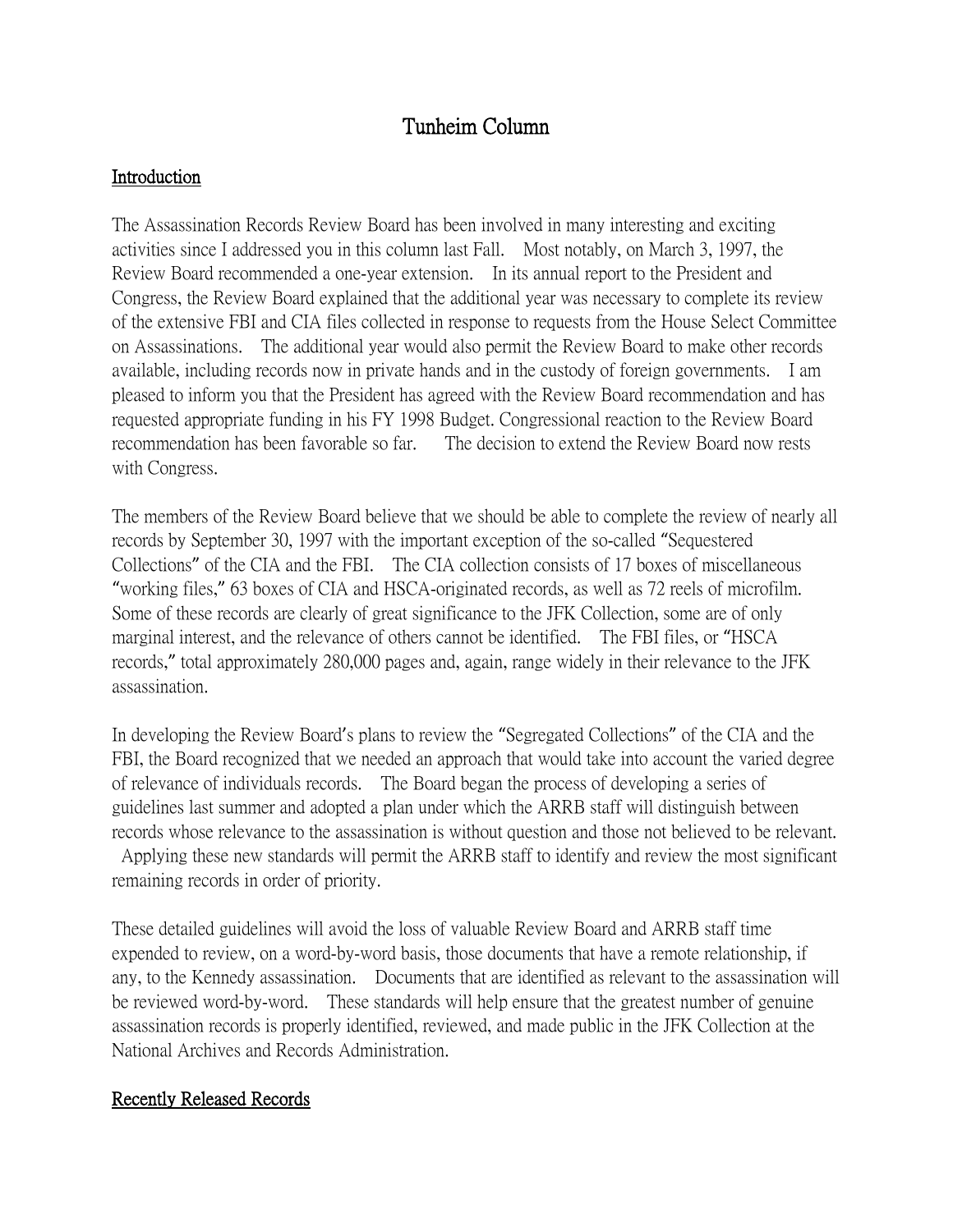The Review Board has continued its mission to make all government records concerning the assassination of President Kennedy available to the public by acting to release thousands of documents and other records. Among the most recent and notable actions concerns the film of the assassination take by Abraham Zapruder.

## The Zapruder Film

The Review Board, on April 24, 1997, unanimously approved a Statement of Policy and Intent that takes the first steps in making the Zapruder film a part of the permanent JFK Collection at the National Archives. The Review Board indicated that it intended to direct that the film become U.S. property on August 1, 1998.

By taking this action, the Review Board has attempted to ensure the preservation of the original Zapruder film, guarantee its availability to the American people, and give the U.S. Congress a role in resolving the final disposition of the film. The members of the Review Board believe it is important that the public have free and unfettered access to this film at a reasonable cost.

The Statement of Policy and Intent states the following:

- The Zapruder film is recognized as an *"*assassination record*"* within the meaning of the JFK Assassination Records Collection Act of 1992;
- The Review Board intends to work with Congress to exercise its authority under the JFK Act to direct that the film be transferred to the JFK Assassination Records Collection on August 1, 1998;
- The Review Board will do all in its power to ensure that the best available copy of the Zapruder film will become available to the public at the lowest reasonable price; and
- The Review Board will continue to work cooperatively with LMH Company to (a) make the best possible copy of the Zapruder film to be placed in NARA for scholarly and research uses, (b) to establish a base reference for the film through digitization, and *©* to conduct all appropriate tests to evaluate authenticity and to elicit historical and evidentiary evidence.

### FBI Withdraws Pending Appeals

In late March, the FBI withdrew all of its pending appeals to the President opposing Review Board decisions to release previously classified information in 110 documents (including duplicates) pertaining to the assassination.

The Review Board voted to release the FBI documents at issue during meetings conducted from May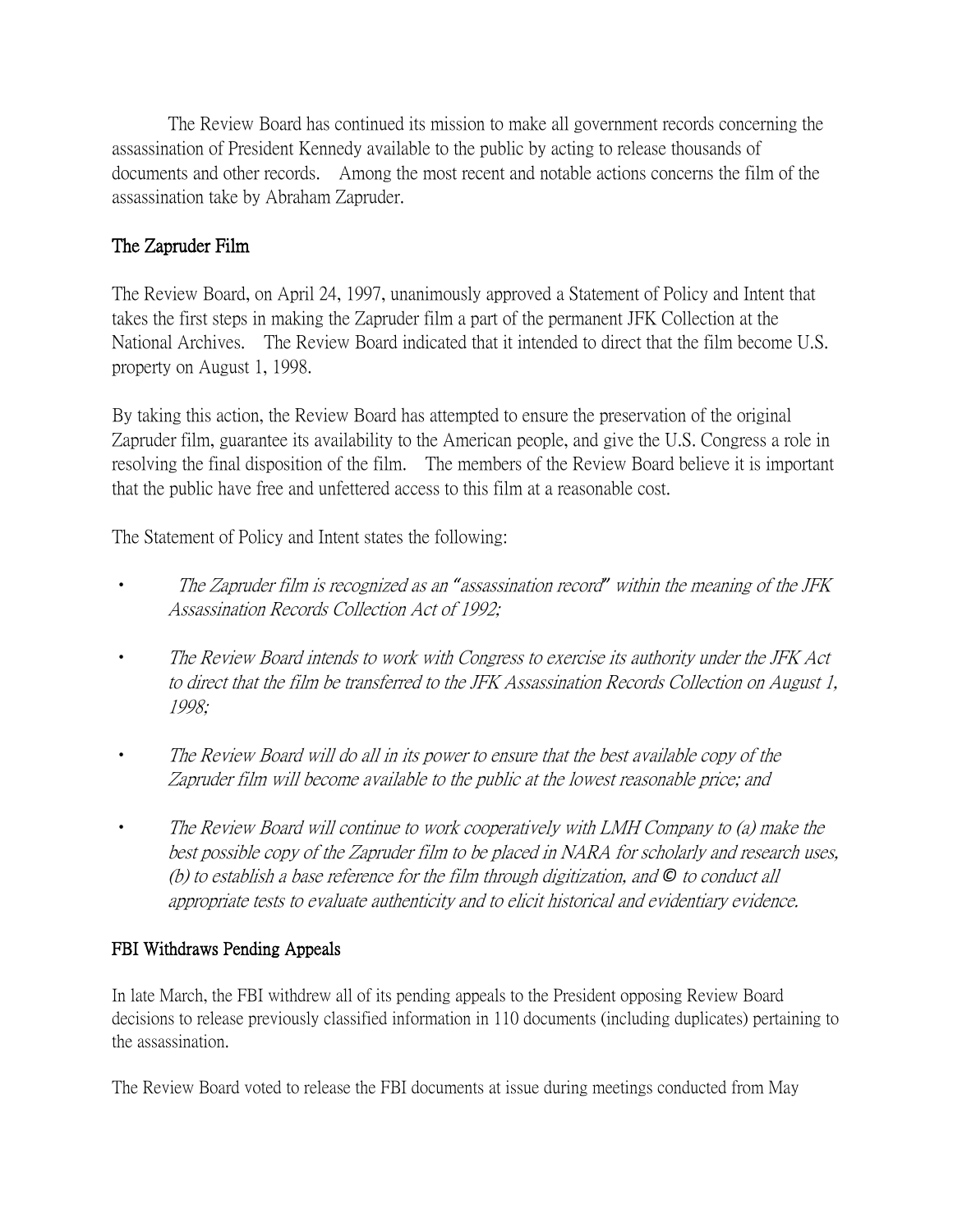through November 1996. The FBI subsequently appealed the Board's decisions to President Clinton, but did not brief these appeals pending a Presidential decision on 21 earlier appeals that had been fully briefed. The FBI withdrew appeals on those 21 documents on December 13, 1996.

The FBI's decision to withdraw all of its remaining appeals sets an important precedent. In a letter to White House Counsel Charles Ruff, FBI General Counsel Howard Shapiro notified the White House that the FBI was withdrawing all outstanding appeals opposing the release of information in the documents that had previously been classified as "Secret." In his letter, Shapiro said that the FBI had resolved all remaining issues with the Board and, consequently, withdrew all pending appeals. The appealed documents include information on the FBI's investigations of Lee Harvey Oswald while he was residing in the Soviet Union, foreign reaction to the assassination of President Kennedy, the background investigation of Marina Oswald, and other investigations undertaken following the assassination.

The FBI had previously argued that releasing the information in the assassination records would prejudice current foreign counterintelligence operations and harm foreign relations. The Review Board determined that public interest in the information outweighed the evidence that the FBI offered to prevent release of the information.

### Rankin Files

The Review Board recently transferred to the National Archives the personal files of J. Lee Rankin, General Counsel of the Warren Commission. Rankin's personal papers relate to his work for the Warren Commission. The files were donated to the JFK Collection by his son, James Rankin, during the September 17, 1996 Review Board public hearing in Los Angeles. Rankin's personal papers demonstrate the organization and development of the Warren Commission report. They include memos and handwritten changes to the draft chapters recommended by then Representative Gerald Ford (R-MI), John McCloy, and Allen Dulles, all Commission members, and U.S. Supreme Court Justice Earl Warren.

### The Nagell Secret Service File

The Review Board last month voted to release the Secret Service file on Richard Case Nagell, a former Army intelligence officer who claimed to have knowledge of a conspiracy in the assassination of President John F. Kennedy. Nagell's alleged connections to the Kennedy assassination were described in the 1992 Richard Russell book "The Man Who Knew Too Much." Nagell claimed to have known Lee Harvey Oswald and to have had prior knowledge of plans to assassinate President Kennedy. As a result of the Review Board's action, now additional information is available to the public on this part of the history surrounding the assassination.

The documents include a report on Nagell's 1964 interview with the Secret Service while incarcerated in the El Paso, Texas jail and his psychiatric file while a patient at the Medical Center for Federal Prisoners in Springfield, Missouri. Nagell was arrested on federal bank robbery charges on September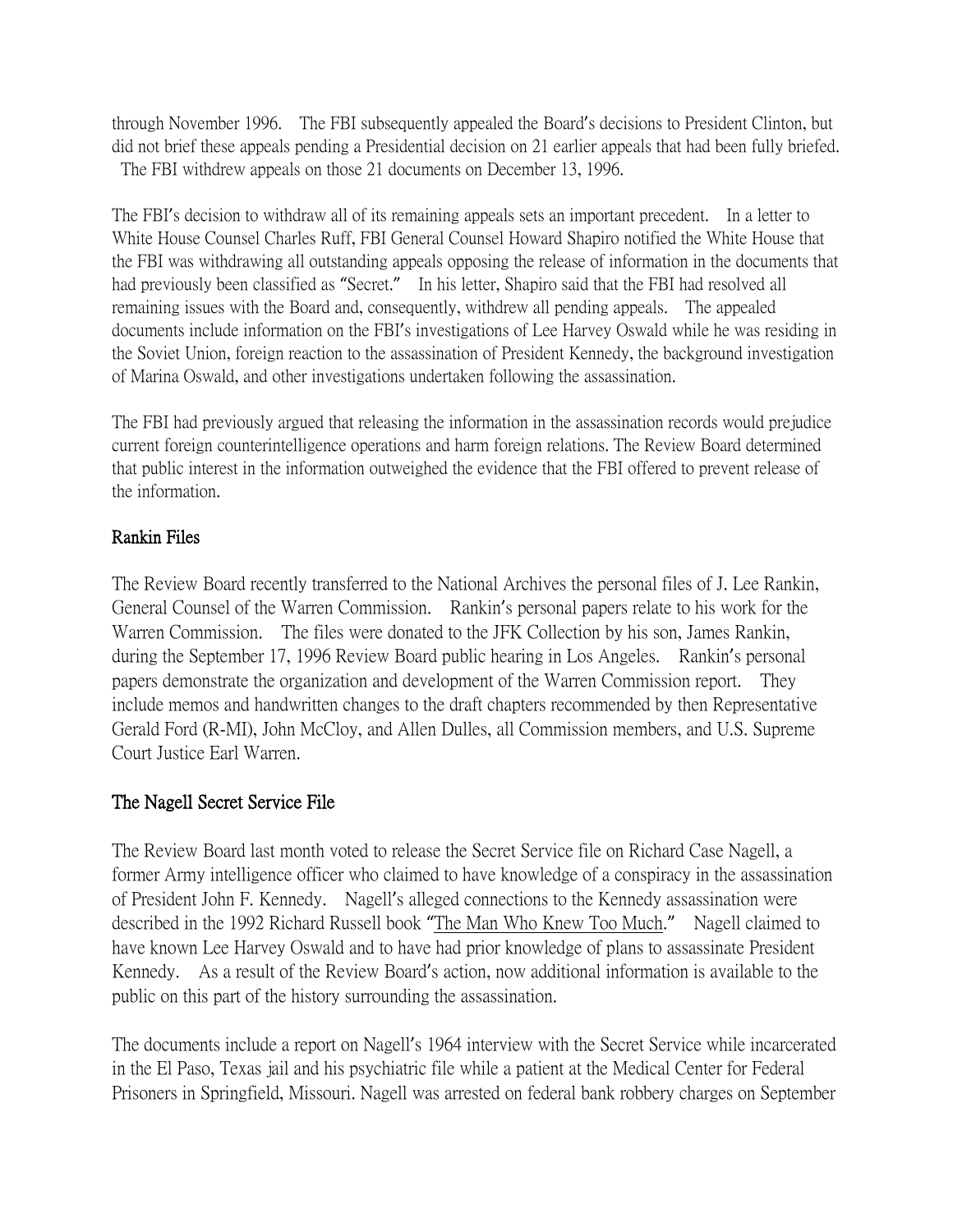20, 1963, convicted, and sentenced to ten years in prison. The conviction was overturned in 1968, and he was released. He died in November 1995.

The Review Board voted to release the Secret Service documents despite privacy objections by the Federal Bureau of Prisons. The Board determined that the public's right to know outweighed the Bureau's privacy concerns. The Review Board redacted only two Social Security numbers in the file.

### Recent Medical Interviews

ARRB staff recently conducted interviews of three former Parkland Hospital medical staff employees who were present during the treatment of President Kennedy in Trauma Room One on November 22, 1963. Interviews of Nurse Audrey Bell, Dr. Charles Crenshaw, and Dr. Robert G. Grossman were conducted in Texas in March.

Neither Dr. Crenshaw nor Dr. Grossman had been interviewed by either the Warren Commission or the House Select Committee on Assassinations. Although the HSCA had discussed issues related to Governor Connally's wounds with Nurse Bell, it did not ask her about President Kennedy's wounds, and she had never been contacted by the Warren Commission.

### Document Review

Meeting at least once a month, the Review Board has continued to compile an impressive record since I last reported to you. In total, the Review Board has overseen the released 10,478 documents between June 1995 and January 1997. Each month hundreds of additional documents are being added to that total. Some of the documents that are in the process of being transferred to the National Archives include records of the National Security Agency, military message traffic from the day of the assassination, the Immigration and Naturalization files of Marina Oswald, and the military records of Richard Case Nagell. It is expected that the rate of record release will accelerate in the coming months. At present, the John F. Kennedy Collection at the National Archives now totals the equivalent of 3.5 million pages of documents.

### ARRB Staff

The ARRB staff has seen some significant changes in recent months. Returning to the ARRB Staff is Tom Samoluk, who had left for a brief stint at the Massachusetts Attorney General's office. Laura Denk was recently promoted to Chief Analyst for FBI Records, filling the post formerly held by Phil Golrick, who joined the Department of Justice. Doug Horne, formerly a Senior Analyst for Military and Medical Records, was promoted to Chief Analyst for Military records, replacing Tim Wray, who has left the ARRB for the private sector.

### Conclusion